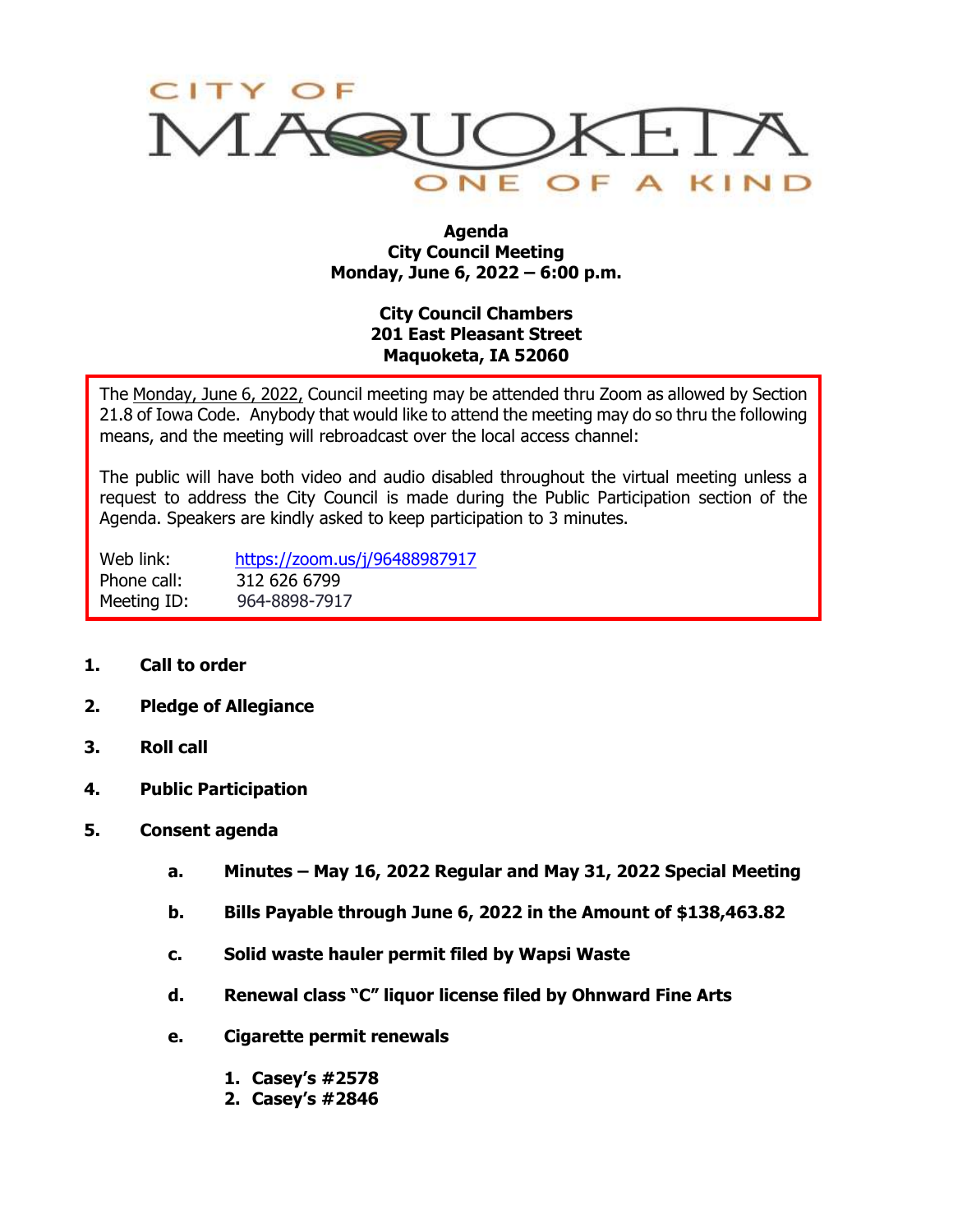- **3. Dollar General #2295**
- **4. Fareway Stores, Inc. #639**
- **5. Maquoketa Dollar Fresh**
- **6. Walmart #1509**
- **7. Main Street Tobacco**
- **8. Can City**
- **9. Kwik Star 212**
- **10. Kwik Star 894**

#### **6. Old business**

#### **a. Ordinance No.1197, entitled, "An Ordinance altering parking restrictions from Street Corners and Traffic Signals" – second reading**

City Manager Summary: City staff and the Public Safety Committee have received citizen comment on address intersection safety in the City of Maquoketa. Based on a more specific example, there are outstanding concerns over whether or not our current ordinance safely encourages parking distances away from intersections and/or traffic signals. As it is currently written, vehicles are prohibited from parking within 5 feet of a fire hydrant and 5 feet of a street corner. In the view of the City's Police Department, 5 feet is measured off of the corner at a right angle. If a sizable truck such as a simple F-150 parks closely to an intersection, as allowed by the City Code, a traffic signal can become easily blocked from view.

The focus of this proposal is on the distance from a street corner and traffic signal in order to clear up the view when a driver pulls into an intersection or upon an approach to an intersection. This allows traffic and pedestrians to move about more safely.

At the May 4 Public Safety Committee, the Committee and staff discussed the problem and a solution. The problem is generally described above. The solution requires some care for the amount of parking on residential streets and Central Business District.

The proposal defined in the ordinance attached presents 15 feet parking prohibitions from a street corner or 15 feet from a traffic signal outside of the Central Business District. This greatly promotes safety and protects the Central Business District from needing an alteration to its current parking structure.

An example of the proposal is visualized on the next page: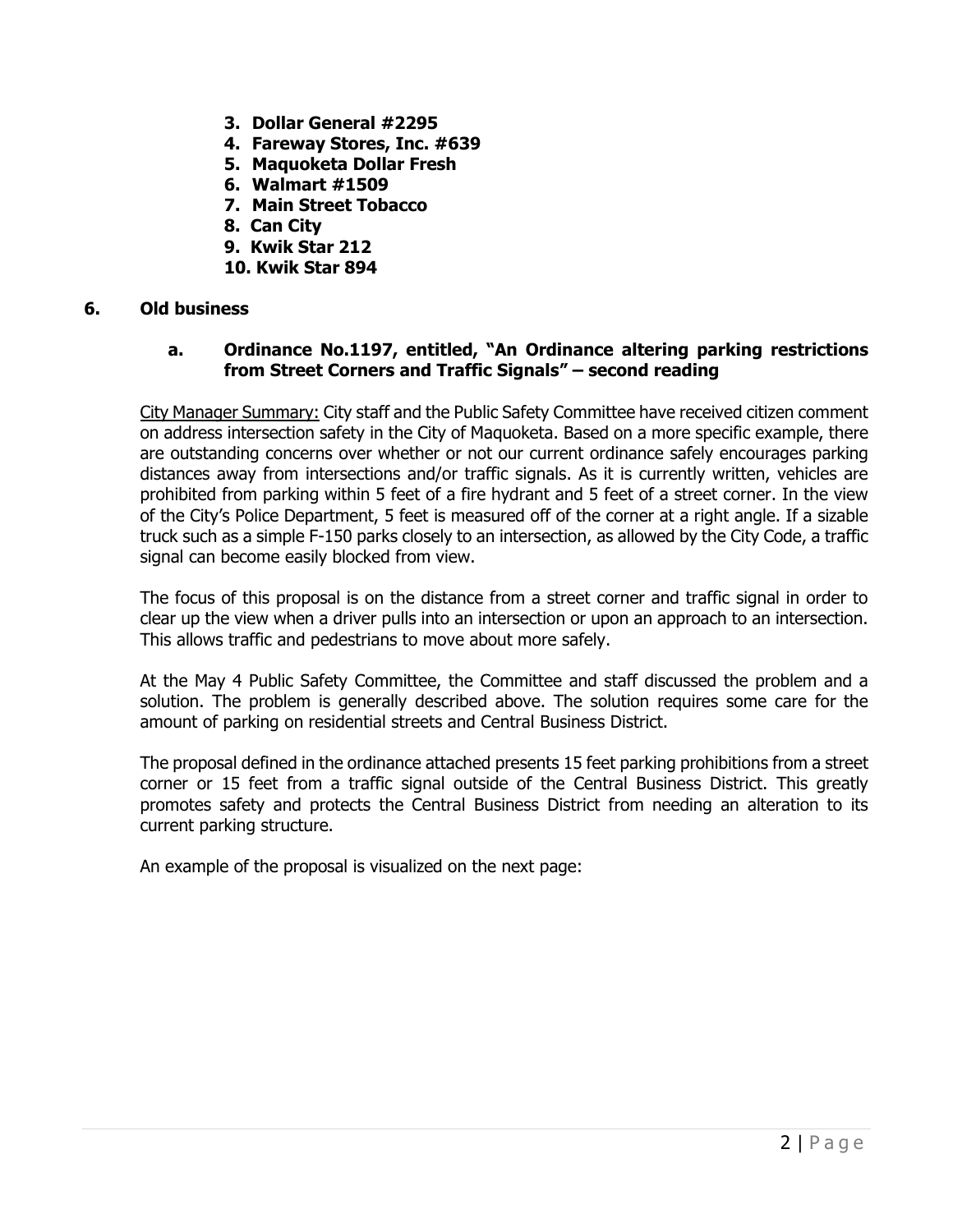

Council support is recommended.

#### **7. New Business**

#### **a. Resolution to establish a Public Hearing Date of June 20, 2022 at 6 PM for sale of Lisa Park property**

City Manager Summary: This public hearing date request resets the public procedure for the sale of Lisa Park property. Staff has been contacted by a prospective buyer who says they are now prepared to make an offer for Council consideration. The property is 0.17 acres and the previous public bidding process received no offers in March 2022. Staff recommends re-opening interest on this property with a recommended \$6,000 minimum sale target.

Council support is recommended.

#### **b. Resolution approving Platt Street Project Changer Order #11 in the amount of \$20,377.05**

City Manager Summary: This change order is an update to the Platt Street project and is best summarized by the chart on the next page. Now that weather has turned for the good, the project is running smooth.